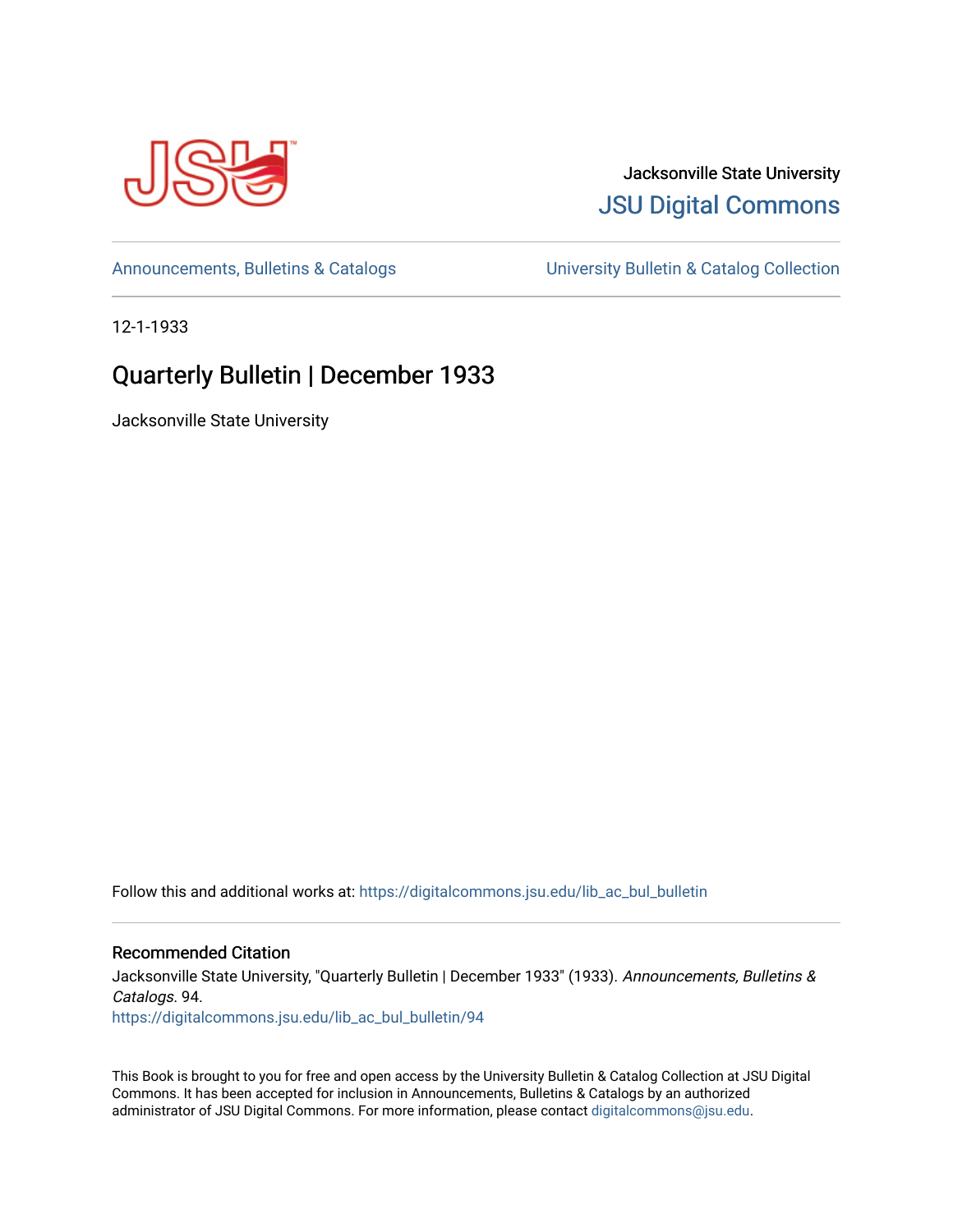# **CONTEST BULLETIN** State Teachers College **Jacksonville, Alabama**

#### The State Contests

The State Teachers College will promote contests again this year in Spelling, Arithmetic, and Silent Reading. A contest will also be promoted in English for elementary and junior high school students. Any school system in Alabama either county or city may promote the contests locally and send representatives to the state contests which will be held in Jacksonville on Saturday, May 12, 1934.

#### The Spelling Bee

Two representatives, one from the elementary grades and one from the junior high-school grades, may be entered by each county or city school system in the state spelling contest. The representatives should be the winners in the elementary and junior high-school divisions respectively, in the city or county contests, as the children in the elementary grades are not expected to compete against those in the junior high-school grades.

#### Text-Books in Spelling

The regular state adopted text-books should be used and the State Course of Study for Elementary Schools should serve as a guide in selecting the best methods of teaching spelling. It is suggested that words for any grade contest should be selected from the adopted text for that grade. Additional words may be selected from other sources if they are needed. It is suggested that supplementary words may be found in the Buckingham Extension of the Ayers Spelling Scale, the Iowa Spelling Scale, and the Thorndyke Word List. The words for the contest in Jacksonville will be selected from the above sources, but the right is reserved to use any list of words after the above sources have been exhausted.

#### Rules for Spelling Bee

1. Any pupil who has not passed beyond the ninth grade at the time of the holding of the contest in his school shall be eligible.

2. Each school or school system may select its champions either by written or oral work or by both of these methods and daily grades.

3. In the final contest, the contestants shall be arranged in a single line, their position being determined by lot.

1.8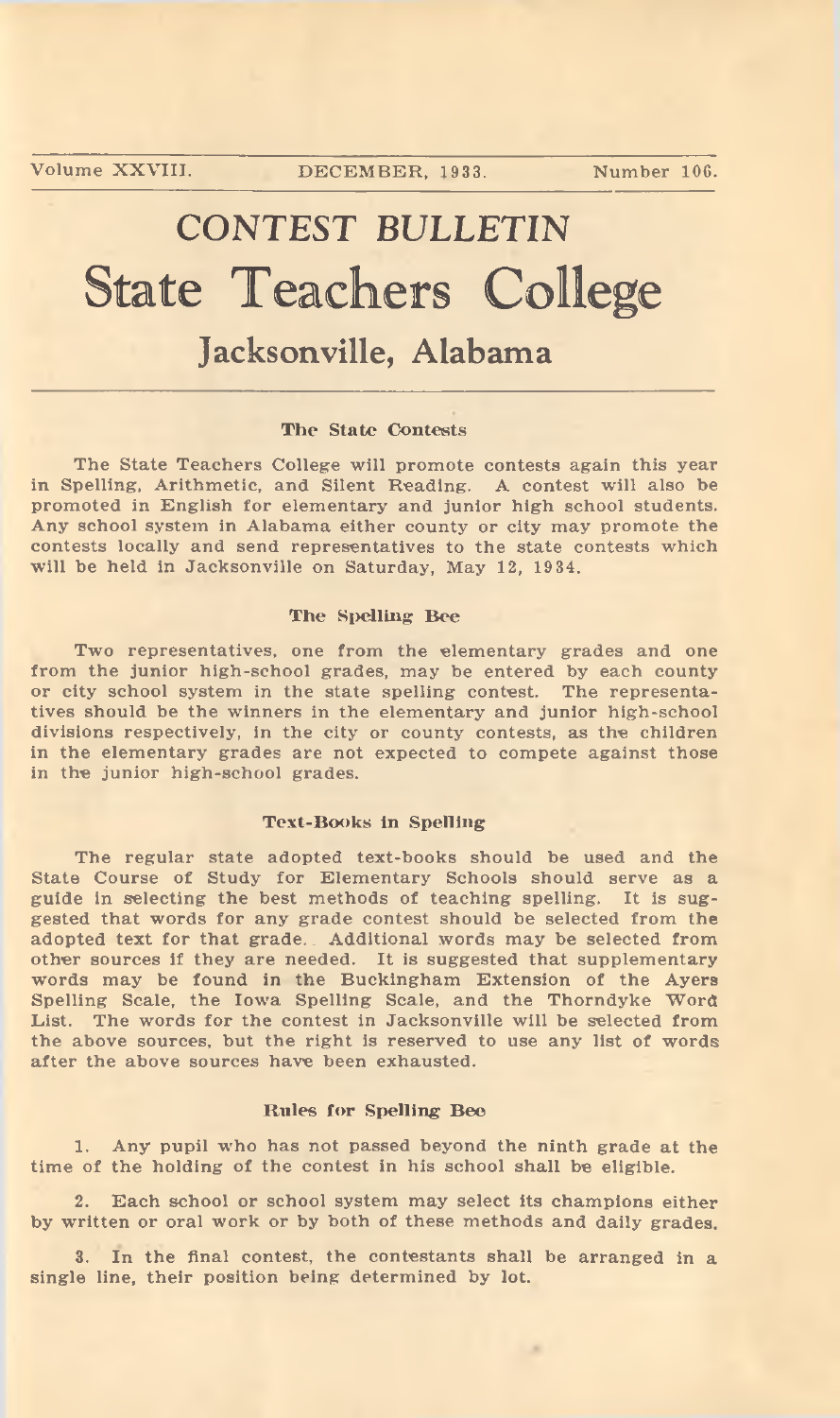4. Contestants shall pronounce words before spelling them.

5. Contestants may request that words be repronounced or defined. The pronouncer shall grant the request until the officials agree that the word has been made reasonably clear to the contestant.

6. Any contestant failing to spell a word shall drop out of the contest. Having started to spell a word, he shall be given no opportunity to change letters once pronounced. He may retrace provided letters and their sequence are not changed in the retracing.

7. Every speller shall be given a new word and no word shall be given the second speller until the contest has been reduced to two spellers contestants. But when the line has been reduced to two spellers But when the line has been reduced to two spellers, and the first misses a word, the same word shall be given the second speller, who must spell it properly and the next word on the list also, before being declared the winner. If both of the last two spellers miss a word, a new word shall be given.

8. Any protest must be made to the judges promptly. No protest can be entertained after the contest has terminated. The judges shall be in complete control of the contest and their decision shall be final.

#### Suggested Method for Conducting School Spelling Bees

Every student in the school should participate in the spelling bee. Contests may be held in each of the grades to select the champion speller and contests may be held between classes.

All children in the elementary grades should compete in one division to select the champion speller for the elementary division. The children in the junior high-school grades should compete in another contest to select the champion speller of the junior highschool division.

It is not necessary to take time out of regular classes to conduct school competitions. The school finals may be made a popular entertainment feature of a parent-teacher association or school rally, meeting either in the afternoon or evening.

#### The Arithmetic Contest

The third annual arithmetic contest will be held in connection with the spelling bee. Each school system will be permitted to enter one contestant from each of the grades from the fourth through the eighth. Any county or city may enter the spelling bee, arithmetic contest, or reading contest without entering the other two, or may enter the three.

#### Preparation for the Contest

In preparation for the arithmetic contest the state course of study should be used as a guide. Individual drill books may also be obtained for the children at the cost of five cents a conv. These obtained for the children at the cost of five cents a copy. books were prepared by A. C. Shelton and are furnished by the extension division of the college at actual cost of printing and postage. Drills should be frequent on the fundamental operations with special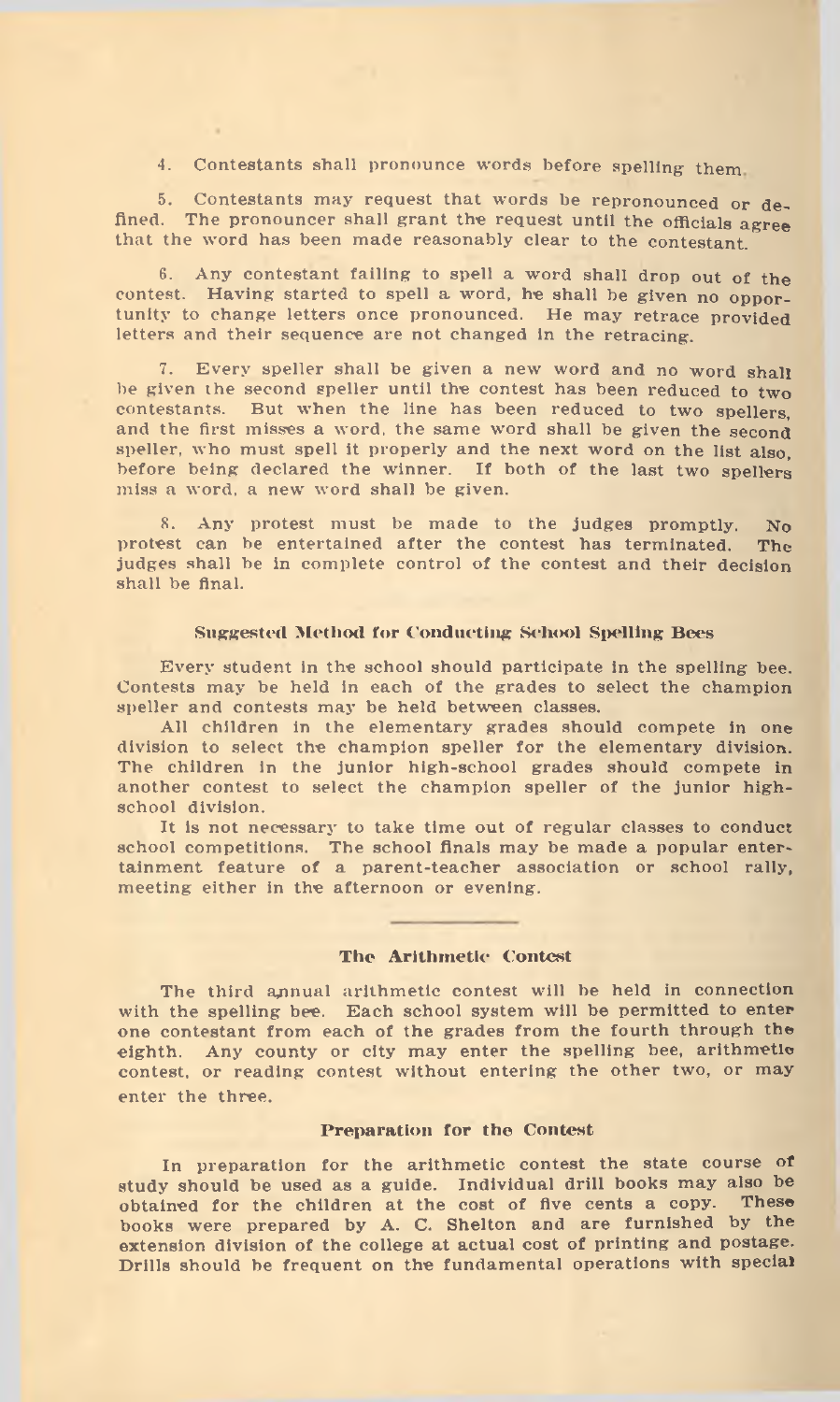em phasis upon speed and accuracy. The Children of each grade should be made conscious of the approaching contest and should try to meet all requirements listed in the course of study for that grade. Informal tests should be given from time to time and all children should be encouraged to surpass their previous records as well as to surpass the records of others. The best student or students should be selected from each grade to compete in the city or county contest.

#### The Final Contest

Each school should send representatives from each of the grades from the fourth through the eighth to the city or county contest. In this contest a test should be prepared for each of the grades to determine the champions. The extension division of the State Teachers College will furnish a copy of tests for each grade if it is requested. The grade champions may represent the school system in the Jacksonville contest. By finding the total score or average score the winning school of the local system may be determined.

#### The Silent Reading Contest

Since reading is the foundation for all other subjects and much time is spent in the improvement of silent reading, a contest is being promoted to arouse more interest on the part of the children. The reading contest may be promoted in connection with the contests in arithmetic and spelling as the final contest will be held at the same time in Jacksonville. A school system may enter contestants in the reading contest without entering the other contests as all three will be independent of each other. The same child may participate in the three contests but it is advisable to have different contestants in the three subjects.

#### Preparation for the Contest

In preparing for the silent reading contest the children should give special attention to speed and com prehension. They should be given selections to read in a specified time after which objective tests should be given on the material read. These selections may be chapters in the text-books w hich have not been read by the children or may be supplementary material. The contest feature may be used to advantage in all grades by arousing the interest of the children. The final contest in Jacksonville will be confined this year to the fourth, fifth and sixth grades.

#### The Final Contest

The best reader from each of the grades should be selected to represent the school in the city or county contest. In this contest the school representatives are divided into groups by grades as in the arithmetic contest. A selection suitable for each group should be given to be read in a specified time which is not to be longer than will be required by the fastest reader as every child is not expected to finish the selection. When the time for reading is ended the books or papers should be collected and objective questions given for short answers which may be scored right or wrong. The person answering the most questions correctly is declared the winner. The